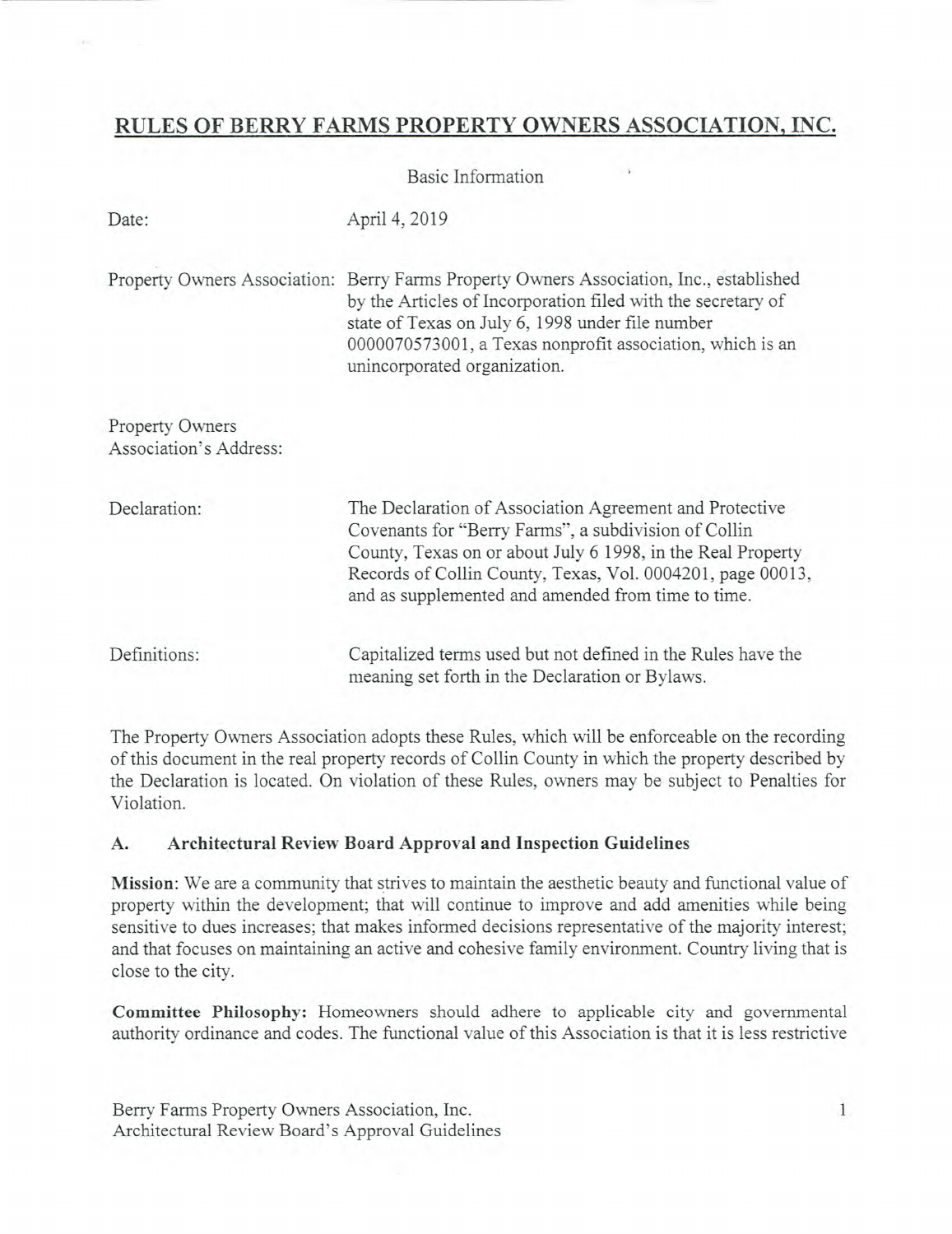than many other neighborhoods or associations, it is located near the city, provides a safe space for pets, animals, and for children to play, while maintaining the peace and quiet of country living.

**General Rules:** These rules are adopted in accordance with applicable sections of the Association's covenants, conditions, and restrictions ("CCRs").

- Approvals are granted for a specific improvement. A new request must be filed when the improvement is modified or replaced.
- In addition to a potential fine imposed if an improvement is begun PRIOR to approval by the Architectural Review Board, Homeowners who start or complete an improvement prior to Architectural Review Board action, must bring the improvement into compliance with the findings of the Architectural Review Board within 30 days of said action or incur the prescribed fine as stated above. This may involve modification or removal of an improvement at the homeowner's expense.
- Outside Toilet Facilities: Toilet facilities should be allowed if permitted by the City and tied into septic system. Notwithstanding any other rule or guideline to the contrary. Outside toilets facilities defined by the ARB as outhouses, pit toilets, toilets not tied into septic system, or other similar condition or improvement that creates an unsanitary condition are not permitted.
- All requests for approval must be submitted, in writing, on the Berry Farms Property Owners Association Architectural Review Board Modification form and must be signed by the homeowner and completed in its entirety. The form is available from the Association office, and is also available online at www.berryfarmspoa.com.
- The Architectural Review Board does not, under any circumstances, grant verbal approval for any improvement. No Architectural Review Board member, POA Board Member, POA Staff Member, or other POA representative is empowered to give verbal or individual written approval to any improvement.
- The only valid approval of an improvement is the aforementioned form which has been signed by the homeowner and approved in writing by the Architectural Review Board, per the Declarations. Any homeowner who contracts for, or initiates construction of any improvement without this written approval, does so solely at his/her own risk and shall be required to cease and desist no matter the stage or state of the addition / modification at the time.
- Approval by the Architectural Review Board indicates the improvement meets the requirements of the Board. Approval of a request does not ensure that the requests meets the requirements of other organizations (e.g., City, county, zoning, etc.). Nor does it ensure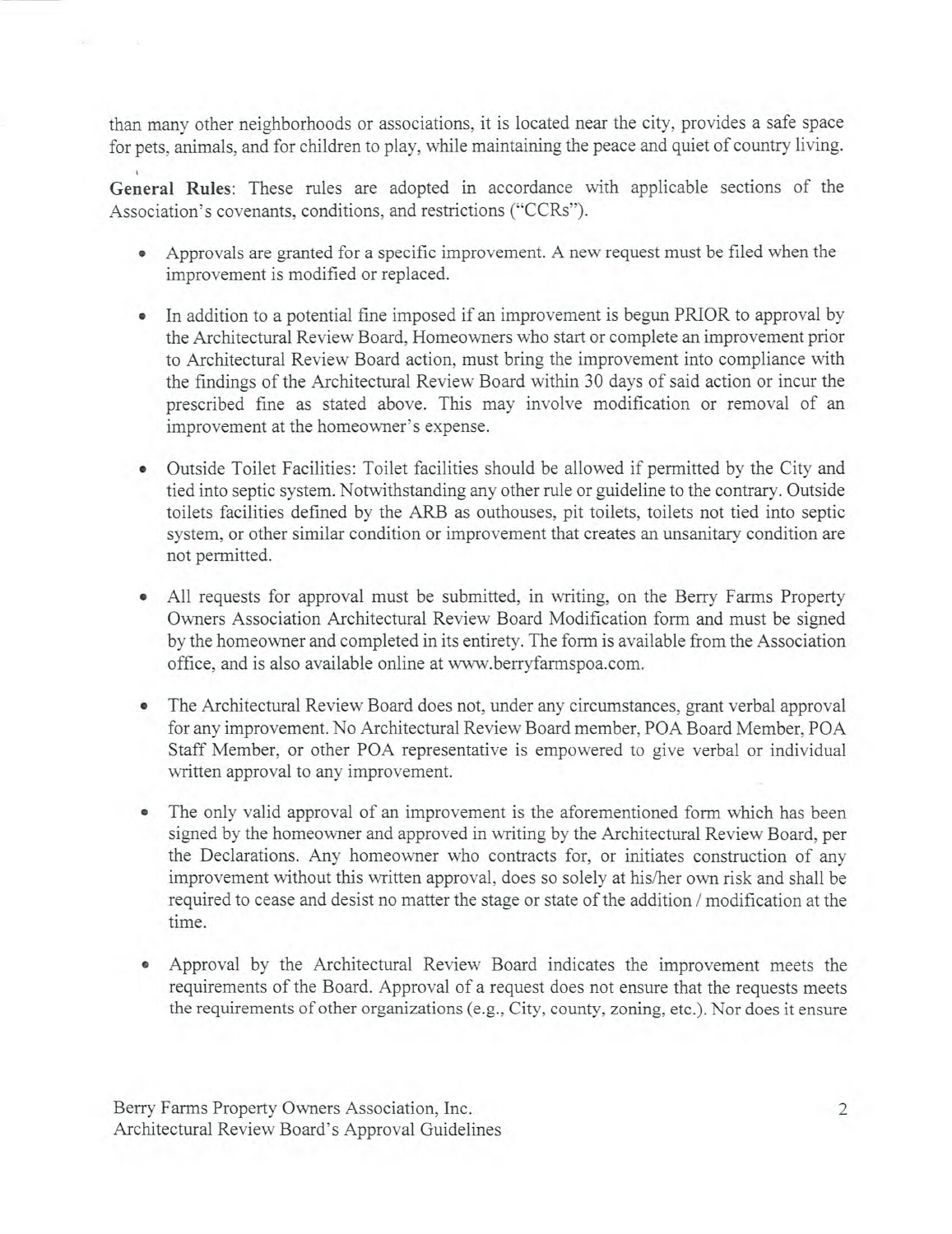that it meets other specific restrictions on the subject property (e.g., drainage, easements, set-backs, etc.).

- The Architectural Review Board reserves the right to require the homeowner to gain all required permits from the applicable governing agencies.
- The Architectural Review Board reserves the right to forward Approved Requests to the City and/or other governmental agencies so that they can monitor the permitting and construction of improvements.
- The Architectural Review Board is not responsible for reviewing any request on the basis of structural safety, engineering soundness, or conformance with building or other codes.
- The Architectural Review Board Requests will be evaluated based on the rules that are inplace on the date that the improvement request was received by the Architectural Review Board.
- These rules may be revised through proposal and ratification, by the Architectural Review Board, the Association Board of Directors and when required, the General Membership of the Association.

# **C. Enforcement Procedures**

 $-111$ 

*C.1. Notice.* Before the Property Owners Association may (a) suspend an Owner's right to use a common area, (b) file a suit against an Owner other than a suit to collect a Regular Assessment or Special Assessment or foreclose under the Property Owners Association's lien, (c) charge an Owner for property damage, or (d) levy a fine for a violation of the restrictions or Bylaws or Rules of the Property Owners Association, the Property Owners Association or its agent must give written notice to the Owner by certified mail, return receipt requested. The notice must describe the violation or property damage that is the basis for the suspension action, charge, or fine and must state any amount due the Property Owners Association from the Owner. The notice also must inform the Owner that the Owner (a) is entitled to a reasonable period to cure the violation and avoid the fine or suspension, unless the Owner was given notice and a reasonable opportunity to cure a similar violation within the preceding six months; (b) may request a hearing in accordance with Texas Property Code section 209.007 on or before the thirtieth day after the date the Owner receives the notice; and (c) may have special rights or relief related to the enforcement action under federal law, including the Servicemembers Civil Relief Act (50 U.S.C. §§ 3901-4043) if the Owner is serving on active military duty. If a hearing is to be held before a committee, the notice must state that the Owner has the right to appeal the committee's decision to the Board by written notice to the Board.

*C.2. Hearing.* If the Owner is entitled to an opportunity to cure the violation, the Owner has the right to submit a written request for a hearing to discuss and verify facts and resolve

Berry Farms Property Owners Association, Inc. 3 Architectural Review Board's Approval Guidelines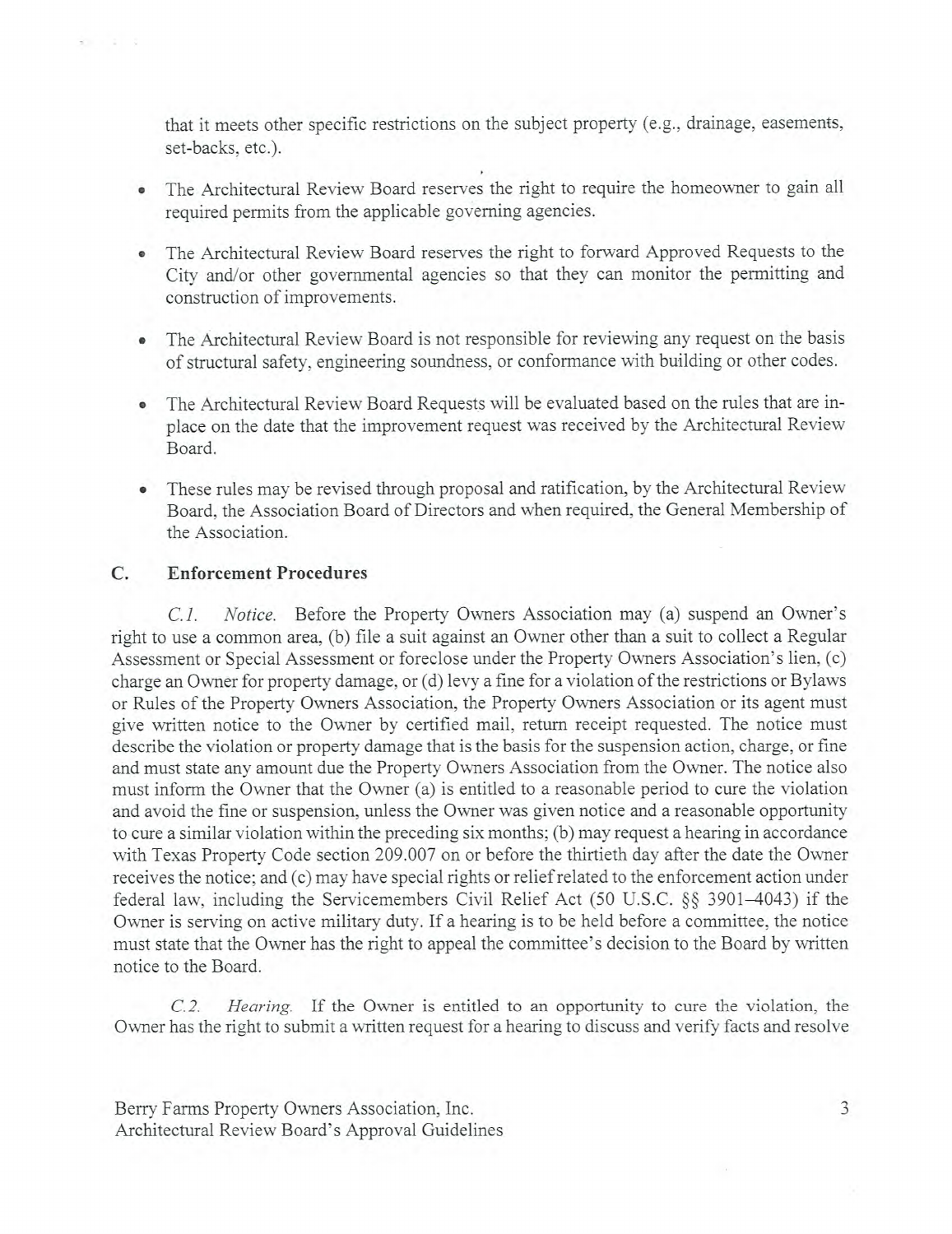the matter at issue before a committee appointed by the Board or before the Board if the Board does not appoint a committee. The Property Owners Association must hold a hearing under this provision not later than the thirtieth day after the date the Board receives the Owner's request for a hearing and must notify the Owner of the date, time, and place of the hearing not later than the tenth day before the date of the hearing. The Board or the Owner may request a postponement, and, if requested, a postponement will be granted for a period of not more than ten days. Additional postponements may be granted by agreement of the parties. The Owner or the Property Owners Association may make an audio recording of the meeting. The hearing will be held in executive session, affording the alleged violator a reasonable opportunity to be heard. Before any sanction under these Rules becomes effective, proof of proper notice will be placed in the minutes of the meeting. Such proof will be deemed adequate if a copy of the notice, together with a statement of the date and manner of delivery, is entered by the officer, director, or agent who delivered the notice. The notice requirement will be satisfied if the alleged violator appears at the meeting. The minutes of the meeting will contain a written statement of the results of the hearing and the sanction imposed, if any. The Board may, but will not be obligated to, suspend any proposed sanction if the violation is cured within a 90 day period. Such suspension will not constitute a waiver of the right to sanction violations of the same or other provisions and rules by any person.

*C.3. Appeal.* Following hearing before a committee, if any, the violator will have the right to appeal the decision to the Board. To perfect this right, a written notice of appeal must be received by the managing agent, president, or secretary within ten (10) days after the hearing date.

Berry Farms Property Owners Association, Inc.

Duly Authorized Agent

Filed and Recorded Official Public Records Stacey Kemp, County Clerk Collin County, TEXAS 09/04/2019 08:08:54 AM \$46.00 DFOSTER 20190904001081960



Deacuptimp

Berry Farms Property Owners Association, Inc. 4 Architectural Review Board's Approval Guidelines

 $= 12.5$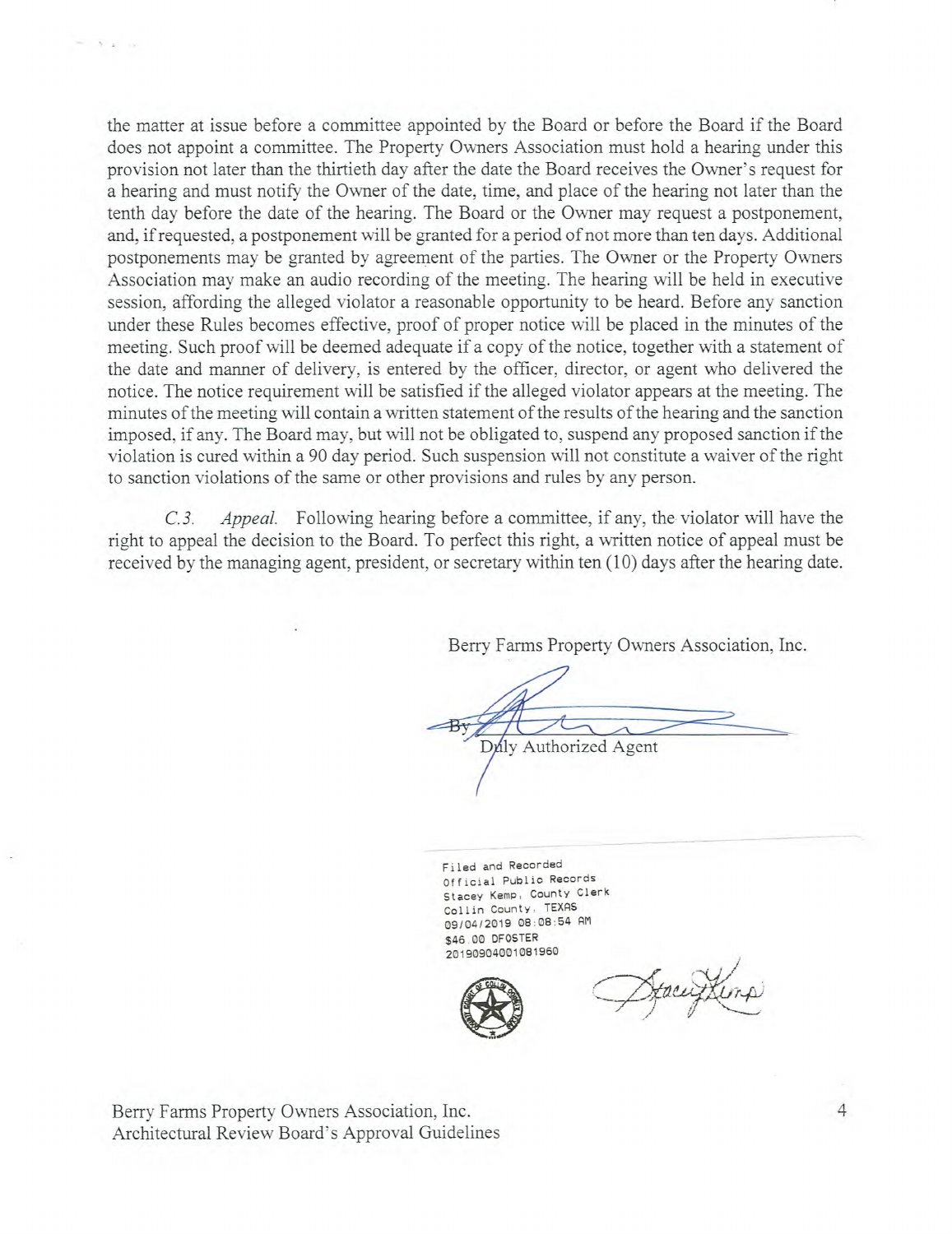

<sup>I</sup>ON 019 08:08:54 AM NO 1/6

## **NOTICE OF FILING OF DEDICATORY INSTRUMENTS FOR BERRY FARMS PROPERTY OWNERS ASSOCIATION, INC.**

**STATE OF TEXAS COUNTY OF COLLIN** 

#### **KNOW TO ALL MEN BY THESE PRESENTS:**

§ ş ş

**THE NOTICE OF FILING OF DEDICATORY INSTRUMENTS FOR THE BERRY**  FARMS PROPERTY OWNERS ASSOCIATION, INC. (this "Notice") is made this 5th day of April, 2019, by Berry Farms Property Owners Association, Inc. (the "Association").

#### **WITNESSETH:**

**WHEREAS,** Berry Farms Property Owners Association, Inc. ("Declarant") prepared and recorded an instrument entitled, "Declaration of Association Agreement and Protective Covenants for 'Berry Farms', a subdivision of Collin County, Texas" on or about July 6 1998, in the Real Property Records of Collin County, Texas, as supplemented and amended from time to time (the "Declaration"); and

**WHEREAS,** the Association is the property owners' association created by the Declarant to manage and regulate the property covered by the Declaration, which is more particularly described in the Declaration; and

**WHEREAS,** Section 202.006 of the Texas Property Code provides that a property owners' association must file each dedicatory instrument governing the association that has not been previously recorded in the real property records of the county in which the property is located; and

**WHEREAS,** the Association desires to record the attached dedicatory instruments in the Real Property Records of Collin County, Texas, pursuant to and in accordance with Section 202.006 of the Texas Property Code.

**NOW, THEREFORE,** the dedicatory instruments attached hereto as Exhibit "A" is a true and correct copy of the original and is hereby filed of record in the real property records of Collin County, Texas, in accordance with the requirements of Section 202.006 of the Texas Property Code.

**IN WITNESS WHEREOF,** the Association has caused this Notice to be executed by its duly authorized agent as of the date first above written.

Berry Farms Property Owners Association, Inc.

 $\overline{\phantom{0}}$ Daly Authorized Agent By